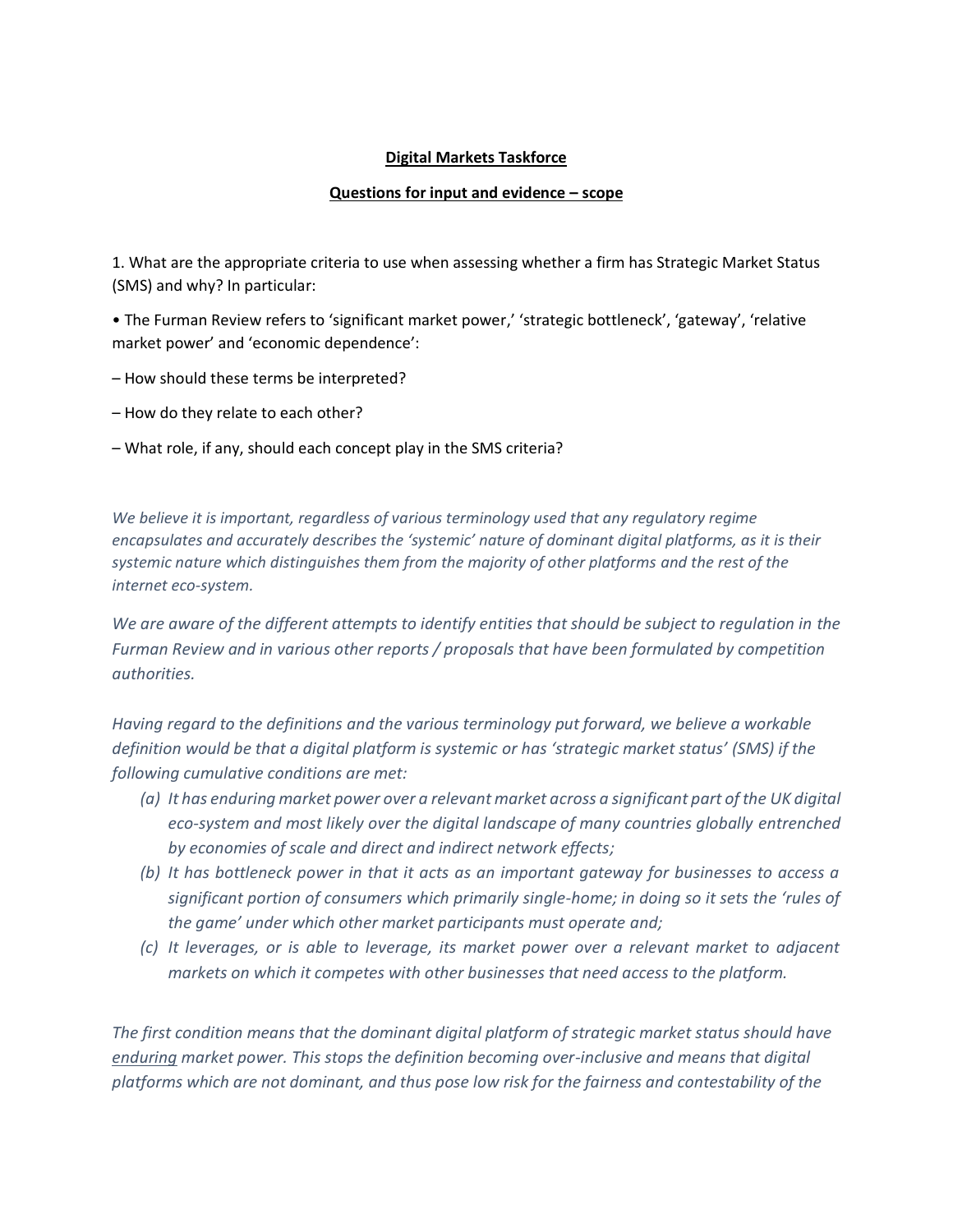*entire digital eco system are not included within the scope, so that it includes those, but only those, firms with truly systemic status as firms with SMS.*

*The second condition means that to be included under the definition of SMS, the dominant digital platform should act as a bottleneck, such that businesses depends on the platform in order to reach a significant portion of their user base. This position enables the platform to control access of third parties to the market, thereby performing a "gatekeeper" function, charge a premium for those third parties' access (either in the form of high fees or other onerous conditions), in addition to controlling the functioning of that market, thereby performing a "regulator" role – setting the rules of the game.* 

*The third condition encompassed the "horizontal" nature of the dominant digital platforms who are systemic. Dominant digital platforms who pose the greatest risks for competition are those that by virtue of their strategic position, have access to resources or competitively relevant data are able to leverage that advantage to expand into adjacent new markets (e.g travel). This allows firms with strategic market status to monopolize in adjacent new markets, while simultaneously entrenching their own position on their core market and thereby elevating their overall significance for competition across markets.*

• Which, if any, existing or proposed legal and regulatory regimes, such as the significant market power regime in telecoms,40 could be used as a starting point for these criteria?

*While we can see the merits of comparing a proposed regulatory regime for tackling firms with strategic market status to that of the existing regime in place for telecoms, we are not convinced this is the right approach.* 

*Firstly, the structure of the digital eco system and in particular the structural placement of the search engines and social networks in question is distinct from that of the telecoms market. Telecoms is dominated by a large number of companies each with a strong dominant position in their own domestic markets, whereas the digital eco system is controlled by relatively fewer (in fact a very small core group) of global conglomerate systemic platforms. A regulation which recognizes those important distinctions, and ultimately accounts for the borderless nature of digital markets, is therefore required.* 

*Second, the framework for telecoms imposes rather granular and prescriptive regulatory requirements. Due to the fast-changing nature of the digital landscape, prescriptive rules (which are easily circumvented by fast-evolving large digital businesses) should be avoided in favour of a principle- based approach.*

• What evidence could be used when assessing whether the criteria have been met?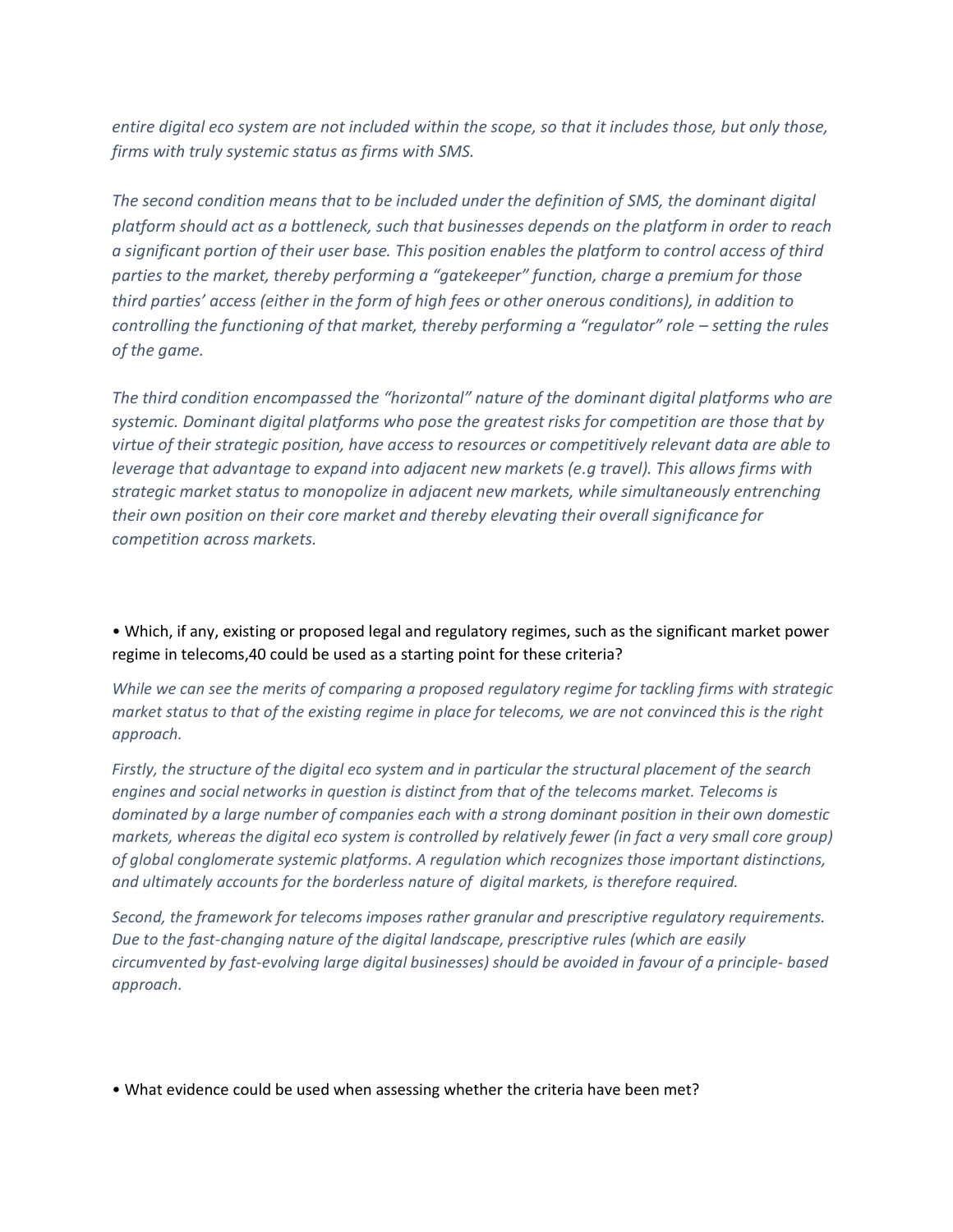*We would suggest that the indicative criteria should be based on the cumulative conditions put forward above as part of the definition above in Question 1 (qualitative criteria as set by the regulatory authority). Whilst some quantitative criteria may be helpful in identifying which platforms should be subject to the regime, they should always be combined with those qualitative criteria. For example, we do not believe that the time users spend on a platform or the number of visits it receives are, in isolation, reliable indicators of the systemic or SMS nature of a platform.* 

2. What implications should follow when a firm is designated as having SMS? For example:

- Should a SMS designation enable remedies beyond a code of conduct to be deployed?
- Should SMS status apply to the corporate group as a whole?

• Should the implications of SMS status be confined to a subset of a firm's activities (in line with the market study's recommendation regarding core and adjacent markets)?

*We would suggest that the effect of such a designation should be that asSystemic digital platform is automatically subject to the new regime, and remedies beyond a code of conduct should be considered, if they fall under this definition.* 

*We would also suggest that the regulatory authority should be vested with the full power in order to undertake all necessary measures to ensure the object and purpose of the regime, to avoid a toothless regulation and ideally be able to undertake information-gathering powers, have the ability to accept commitments proposed by the platform who has SMS as well as the power to order the platform to cease with an infringing action. The imposition of restorative remedies, i.e. remedies aimed at restoring competition to the status quo could also be considered.*

*In addition, in light of the fast-evolving nature of digital markets, ideally the authority would be able to impose interim measures aimed at preserving the status of competition, pending a full investigation of the SMS platform's compliance with the regime.* 

*We believe that the question of whether the SMS designation should apply to the whole corporate groups is contingent on whether the SMS platform in question is able to draw significant extra advantage applicable to the cumulative conditions we suggest in Question 1 by virtue of their group status.* 

*Regarding whether the status should apply to a sub-set of the firm's activities, this, we suggest, should come down to whether the firm in question has the ability to take advantage of their ability to leverage their market power in their core market (e.g., search) to adjacent markets (e.g. flights). If this is the case, we believe it should apply to their activities covering both core and adjacent markets as these are inextricably linked.*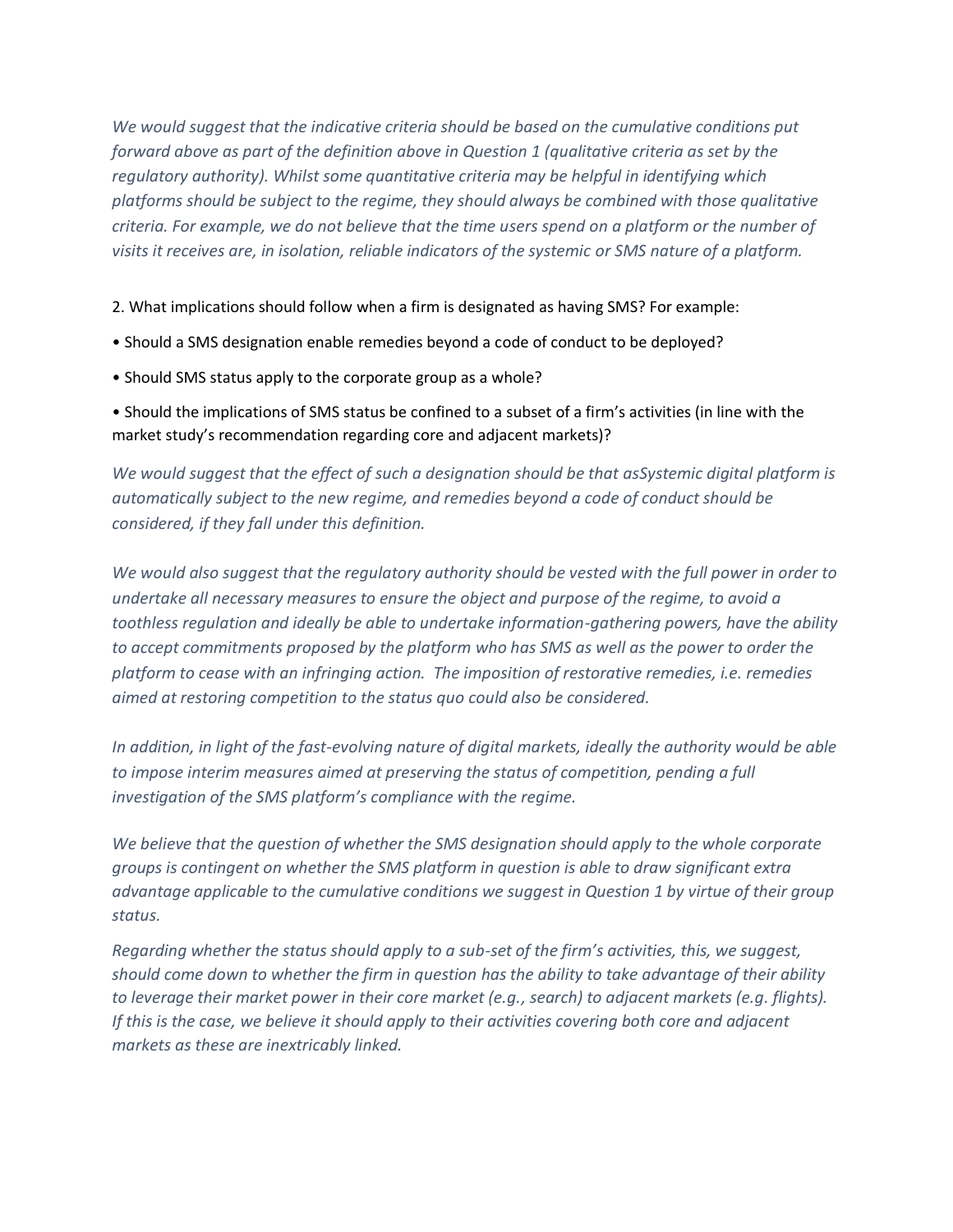3. What should be the scope of a new pro-competition approach, in terms of the activities covered? In particular:

• What are the criteria that should define which activities fall within the remit of this regime?

*The main activity which we believe should be regulated under the regime is self-preferencing of large systemic platforms with strategic market status. In particular many systemic digital platforms with SMS seek to leverage their market power from one market into an adjacent or other related market. Systemic Digital Platforms, use their market power in one market to favour their position in an adjacent market at the expense of their rivals. Forexample, giving preferential treatment to their own products and services should be prohibited, especially where this has clearly harmful competitive effects.*

*A clear example of this is when Google favours and places its own Google Flights widget above all other ranked organic results, therefore displacing their rivals' products in favour of their own. When Google engages in these practices its self-preferencing damages competition, innovation and consumer choice.*

*Limiting data cross-usage to leverage advantage against rivals in adjacent verticals, we believe, should also be considered under the new regime. Google is able to engage in 'envelopment' strategies to conquer markets by internally combining data across products, such as the revenue made on ads to cross-subsidize and enhance products in rival adjacent verticals. Ideally, we would like to see a new regulatory regime tackle this by placing limitations on systemic gate-keeper platforms' ability to use data across their various products and services (also sometimes referred to as 'data unbundling') if it has obvious anti-competitive affects. For example, we believe systemic firms with strategic market status should be prohibited from utilizing the data they collect from one product in order to improve their service and gain an unfair advantage in other services they offer (for example in adjacent verticals such as travel).* 

4. What future developments in digital technology or markets are most relevant for the Taskforce's work? Can you provide evidence as to the possible implications of the COVID-19 pandemic for digital markets both in the short and long term?

*The COVID-19 pandemic makes the problems observed with systemic platforms' self-preferencing and cross-subsidization more acute. . A strong example of this is reflected in the travel sectorwhich, of course, has been one of the most severely affected by the pandemic..*

*As described in the question above, the self-preferential treatment which Google gives to its own competing travel products disadvantage rivals whose results are demoted. During the pandemic, many brands who would typically pay for Google paid placements are unable to pay for these placements, due to inevitable and necessary cost-cutting. This has meant that while Google's Flights product would*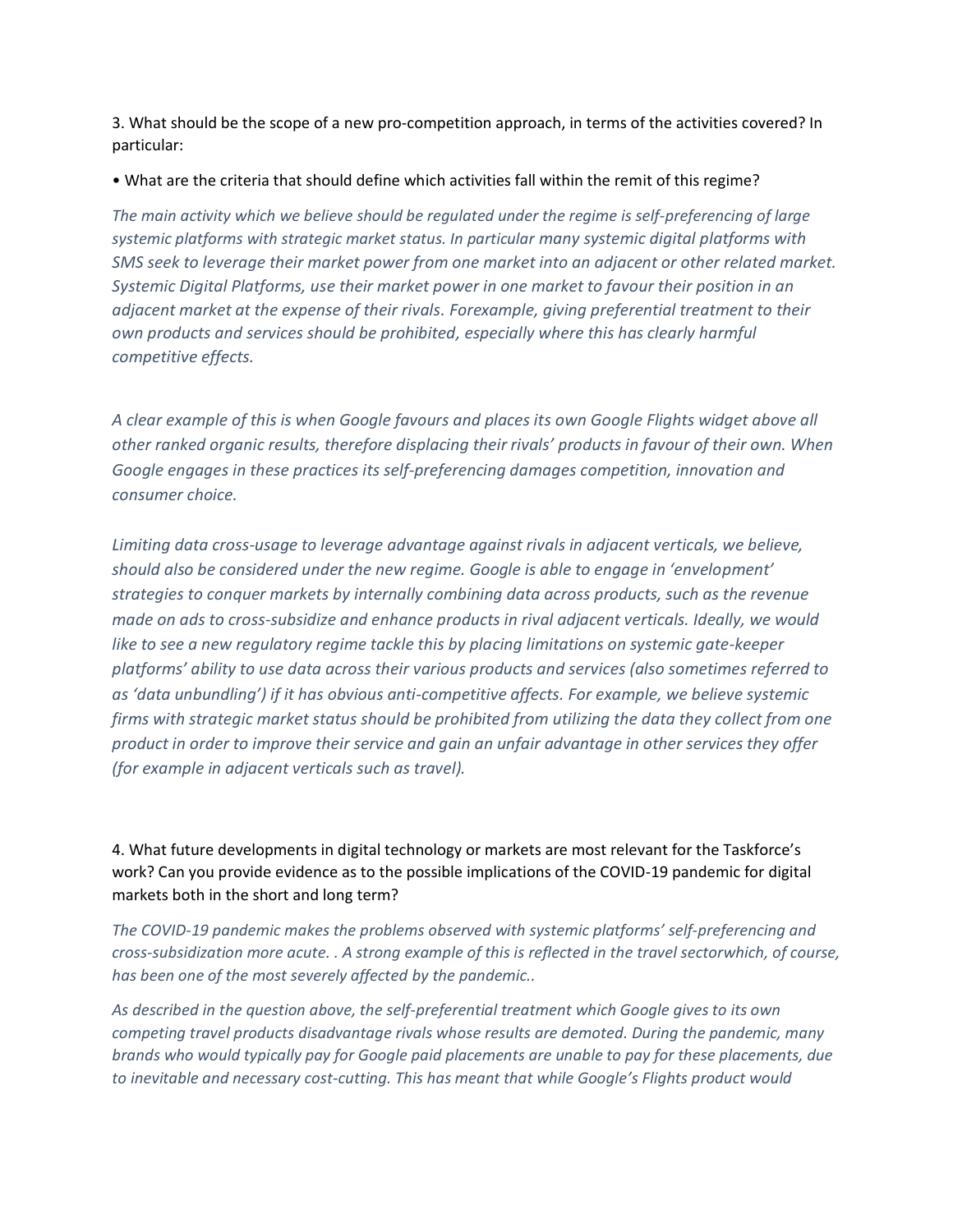*usually sit below paid for placements (but above organic results), on many search terms it now sits at the top of the page in the absence of adverts, making its self-preferencing position even more prominent.* 

*Secondly, with regards to cross-subsidization, while Google may have lost some revenue from travel advertisers, their dominant position across general search and across so many adjacent markets means that it is likely they are able to still carry on offering their flights services at a loss, as they are buoyed up by the many other revenues from across the wide span of their business. No other travel brand would ever be able to compete in this way enduring sustained losses within their core travel revenues. This will therefore only serve to strengthen and entrench Google's position relative to other smaller rivals.* 

5.

### What are the anti-competitive effects that can arise from the exercise of market power by digital platforms, in particular those platforms not considered by the market study?

*While there may be issues resulting from select platforms (other than the 'Big 4' large systemic conglomerate platforms), we believe these have already been addressed by a combination of the Platform to Business regulation, GDPR and various sector-specific consumer regulations. We would therefore hope that the new regulatory regime be laser focused on the very small pool of dominant systemic platforms, so as not to burden the majority of relatively smaller players in the eco-system and disadvantage them relative to the 'Big 4' systemic platforms further.* 

### 6. In relation to the code of conduct:

# • Would a code structure like that proposed by the market study incorporating high-level objectives, principles and supporting guidance work well across other digital markets?

*Yes, we believe this format would work well. A principles-based approach would be more advisable than an overly prescriptive format, which we agree (as stated in the document) would merely lead to circumvention by platforms with SMS status who are typically able to adapt quickly.* 

*It would be highly advantageous to have thorough guidance documents alongside the code or regulation to provide greater detail on how it should be applied in practice, particularly on a more case by case basis.* 

• To what extent would the proposals for a code of conduct put forward by the market study, based on the objectives of 'Fair trading', 'Open choices' and 'Trust and transparency', be able to tackle these effects? How, if at all, would they need to differ and why?

*While these are laudable aims, more focus should be given to business-to-business or SMS to other market player considerations, and on regulating against the harmful end outcomes and effects of conduct rather than on further communication of the conduct.* 

*While we would always support consumer-friendly initiatives, we believe most of these are adequately covered by the GDPR and other existing consumer regulations. We believe more focus should be made on preventing and prohibiting unfair self-preferencing practices which distort the market and make an even playing field impossible, as these outcomes we believe more disproportionately negatively impact both competition and consumers.*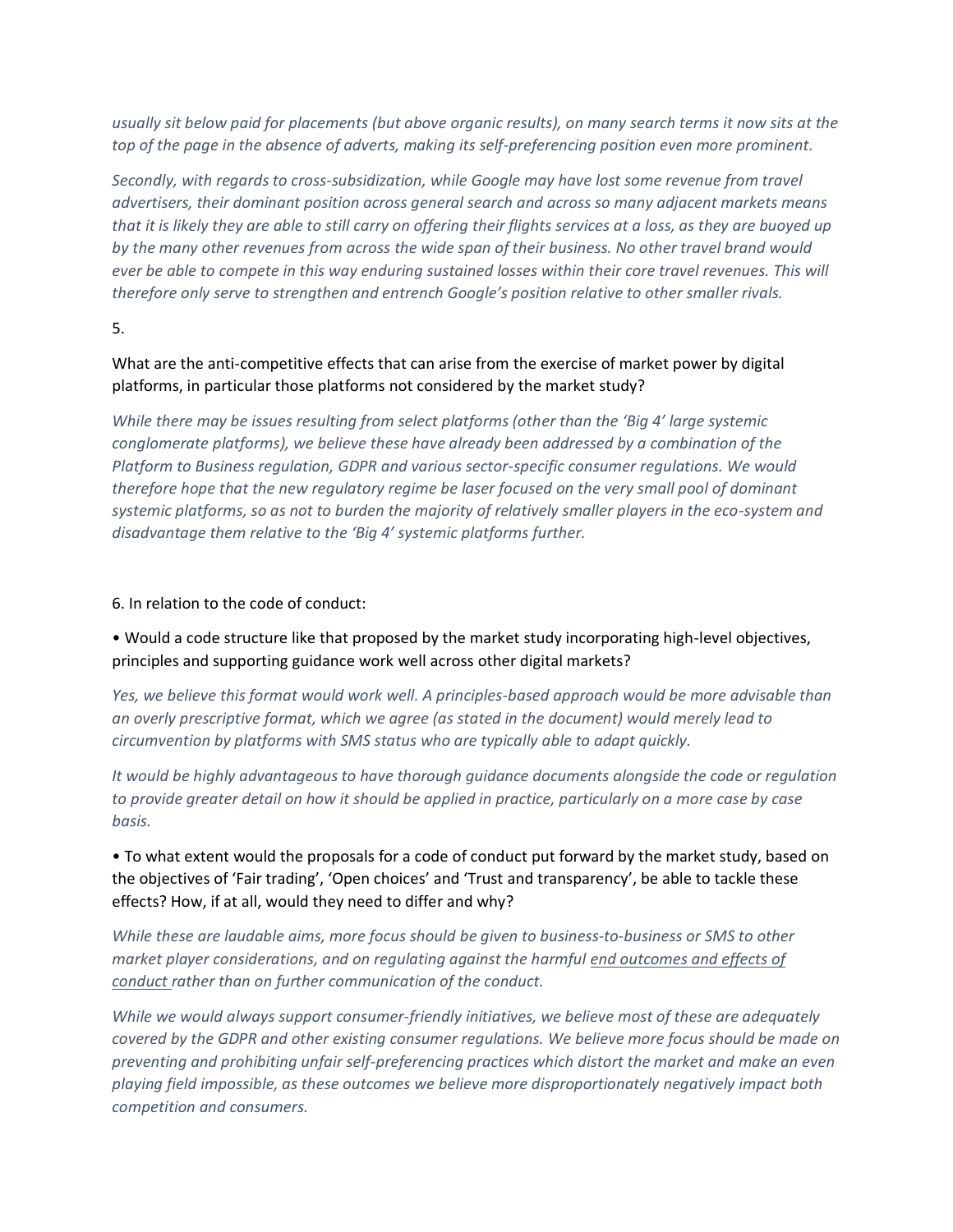*Codes of practices which are designed to improve transparency between SMS platforms and other business users may help in giving more clarity and advanced notice to the self-preferencing conduct the SMS platforms are undertaking but do not prohibit these activities in and of themselvese, which is what we feel is merited to stop further irreversible damage.* 

7. Should there be heightened scrutiny of acquisitions by SMS firms through a separate merger control regime? What should be the jurisdictional and substantive components of such a regime?

*This is not something we would be well placed to comment on.* 

8. What remedies are required to address the sources of market power held by digital platforms?

• What are the most beneficial uses to which remedies involving data access and data interoperability could be put in digital markets? How do we ensure these remedies can effectively promote competition whilst respecting data protection and privacy rights?

*Our answer to this is covered in response to Question 3.*

• Should remedies such as structural intervention be available as part of a new pro-competition approach? Under what circumstances should they be considered?

*Yes, we believe they should be. These should be considered when there is clear evidence of competitive harmful effects, such as those set out in the responses to the questions above.* 

# 9. Are tools required to tackle competition problems which relate to a wider group of platforms, including those that have not been found to have SMS?

*As in Question 5, while there may be issues resulting from select platforms (other than the 'Big 4' large systemic conglomerate platforms,) we believe these have already been addressed by a combination of the Platform to Business regulation, GDPR and various sector-specific consumer regulations. We would therefore hope that the new regulatory regime be laser focused on the very small pool of dominant systemic platforms, so as not to burden the majority of relatively smaller players in the eco-system and disadvantage them relative to the 'Big 4' systemic platforms further. The regime should be focused on those who have therefore been designated as having SMS status.*

# • Should a pro-competition regime enable pre-emptive action (for example where there is a risk of the market tipping)?

*An Ex Ante regime is the optimal solution, however, we believe that a pro-competition regime should be able to enact pre-emptive action, when there is sufficient evidence to support likely anticompetitive effects of conduct and certainly where there is evidence that implies a likely infringement of competition rules.*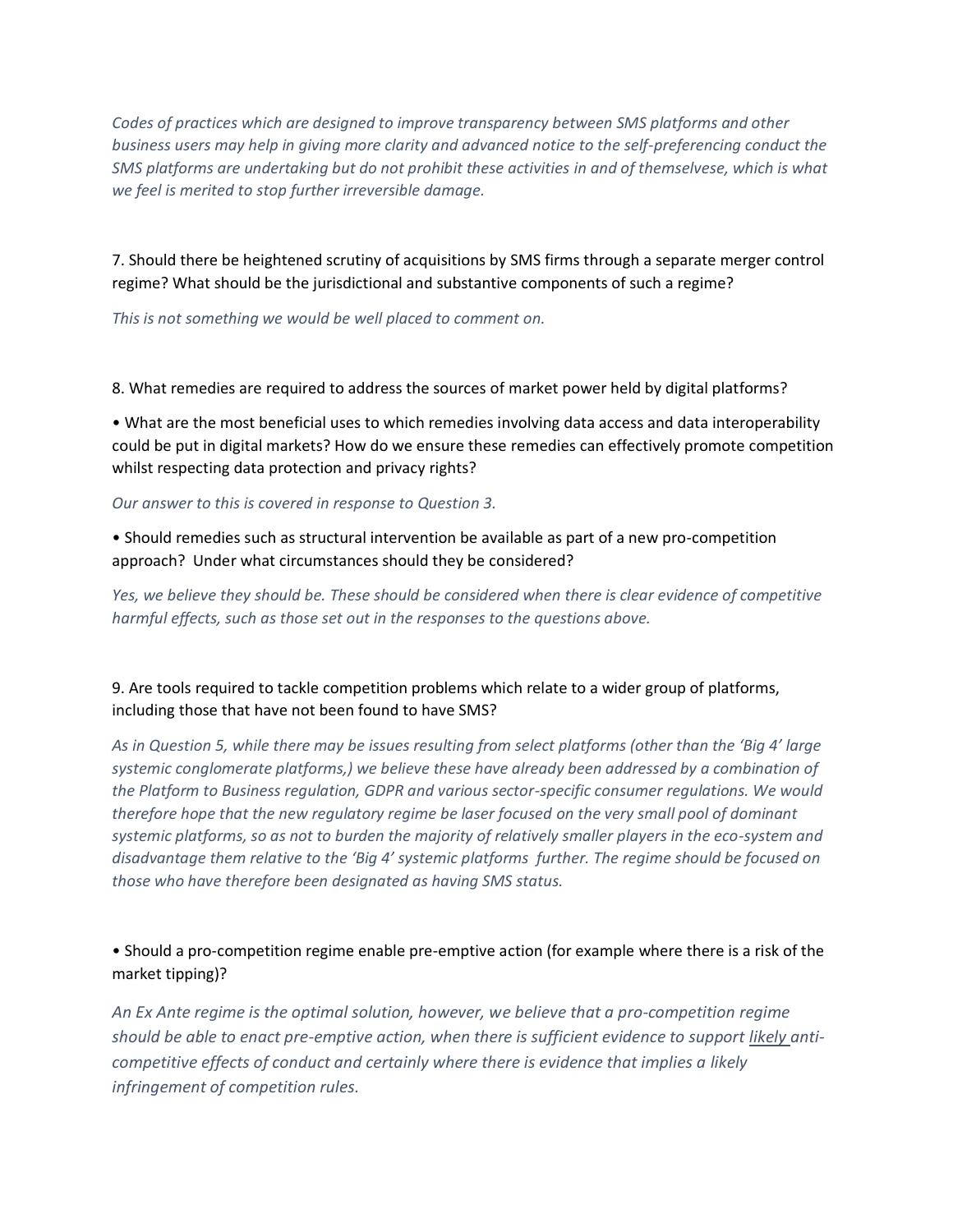*Pre-emptive action (such as interim measures, pending full investigation ) are even more important in the context of the digital eco-system as the fast-evolving nature of the system tends to produce network effects (both direct and indirect) which quickly entrench and strengthen the position of the incumbent dominant company, and make the effects hard to reverse once the market has irreversibly tipped.* 

• What measures, if any, are needed to address information asymmetries and imbalances of power between businesses (such as third-party sellers on marketplaces and providers of apps) and platforms?

*We would defer here to our answer to Question 3 with regards to limiting data cross-usage by dominant systemic platforms, where there is no clear consumer benefit.* 

• What measures, if any, are needed to enable consumers to exert more control over use of their data?

*As in our answer to Question 6, we support initiatives which increase consumer protection, and we do believe significant strides have already been made in this area with the introduction of the GDPR. It should also be noted that additional remedies that are intended to protect consumer user privacy can have unintended negative consequences for the market.*

*For example, it is clear that the GDPR has actually strengthened theposition of the 'Big 4'systemic platforms relative to others as they have used this to operate against other businesses in a quasiregulatory capacity. In doing so these platforms apply a higher standard for data sharing with third parties but permit themselves a less restrictive interpretation of the data rules when it comes to their own 'walled garden'.* 

Questions for input and evidence – designing procedure and structure

10. Are the proposed key characteristics of speed, flexibility, clarity and legal certainty the right ones for a new approach to deliver effective outcomes?

*Yes, we agree that they are. Of particular importance is speed. This is especially important in the context of the digital eco-system as the fast-evolving nature of the system tends to produce network effects (both direct and indirect) which quickly entrench and strengthen the position of the incumbent dominant company, and make the effects hard to reverse.* 

*As has been observed with the various Google cases that the EU Commission are engaged in, the very slow nature of these has meant that competition law has struggled to keep pace with the market and Google's new products and developments. It is vital a new regime, is structured such that it can make swift interventions.*